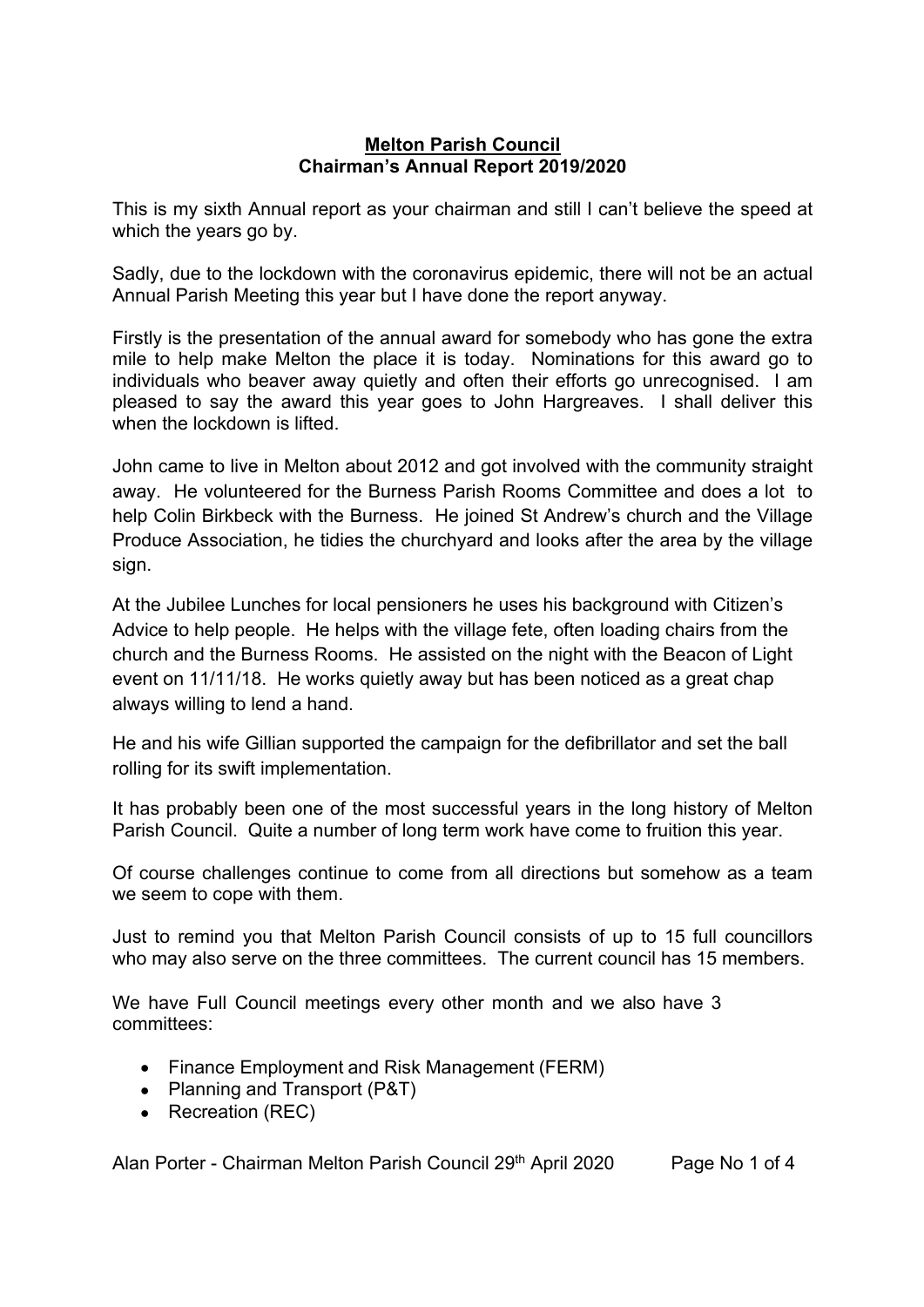All our meetings take place in public and everyone is welcome. We do get members of the public coming along, especially at planning where local people may be affected by developments, which is lovely to see. Agendas and minutes are published on our new website. www.melton-suffolk-pc.gov.uk

Melton Parish Council works in partnership with local organisations in the village to strengthen community, identity and involvement. We are represented on the governing body of Melton Primary School by Cllr Katy Martin, at the Burness Parish Rooms by Cllr Carol Gradwell and also on the Melton Trust charity by Cllr Katy Martin. Geof Butterwick does a grand job of being our transport representative and maintains the local transport guide available from the MPC website.

## **Staff**

William Grosvenor is our Clerk, and since he has been with us the activities of our council have grown significantly. Somehow he keeps us on an even keel and keeps everything in order whilst complying with a lot of legislation. The turnover of the council has increased so we recruited a new member of staff a year ago. Pip Alder has been with us a year now and is a real asset to MPC.

We also have Phil Donoghue, our maintenance officer, who does a great job with all sorts of odd jobs around the village and the recreation ground.

Finally we have Lindsay Dann who is our volunteer tree warden and is doing a great job planting trees and bushes around the village. However he is looking to give up the role so we are looking for a new recruit next year. I think we have a really strong team in Melton and I am very proud of them all.

## **2019 - 2020 Major Achievements**

- 1. The office is now fully kitted out with equipment such as display boards and a fire safe to keep our important documents and PC backups safe.
- 2. The recreation ground has been reseeded after the drainage works last year. The drainage has worked well as it would have been a swamp by now. The ditch has also been recently cleared and trees planted nearby.
- 3. We have continued to represent Melton at Sizewell C meetings and expect an application from EDF to go to the inspector soon.
- 4. Our Neighbourhood Plan is now 2 years old and is in the process of being updated to keep it fresh and enforceable. We await the East Suffolk local plan to be formally issued so we can proceed. We held open events at the office and ran an online survey to garner local opinion to feed into the update.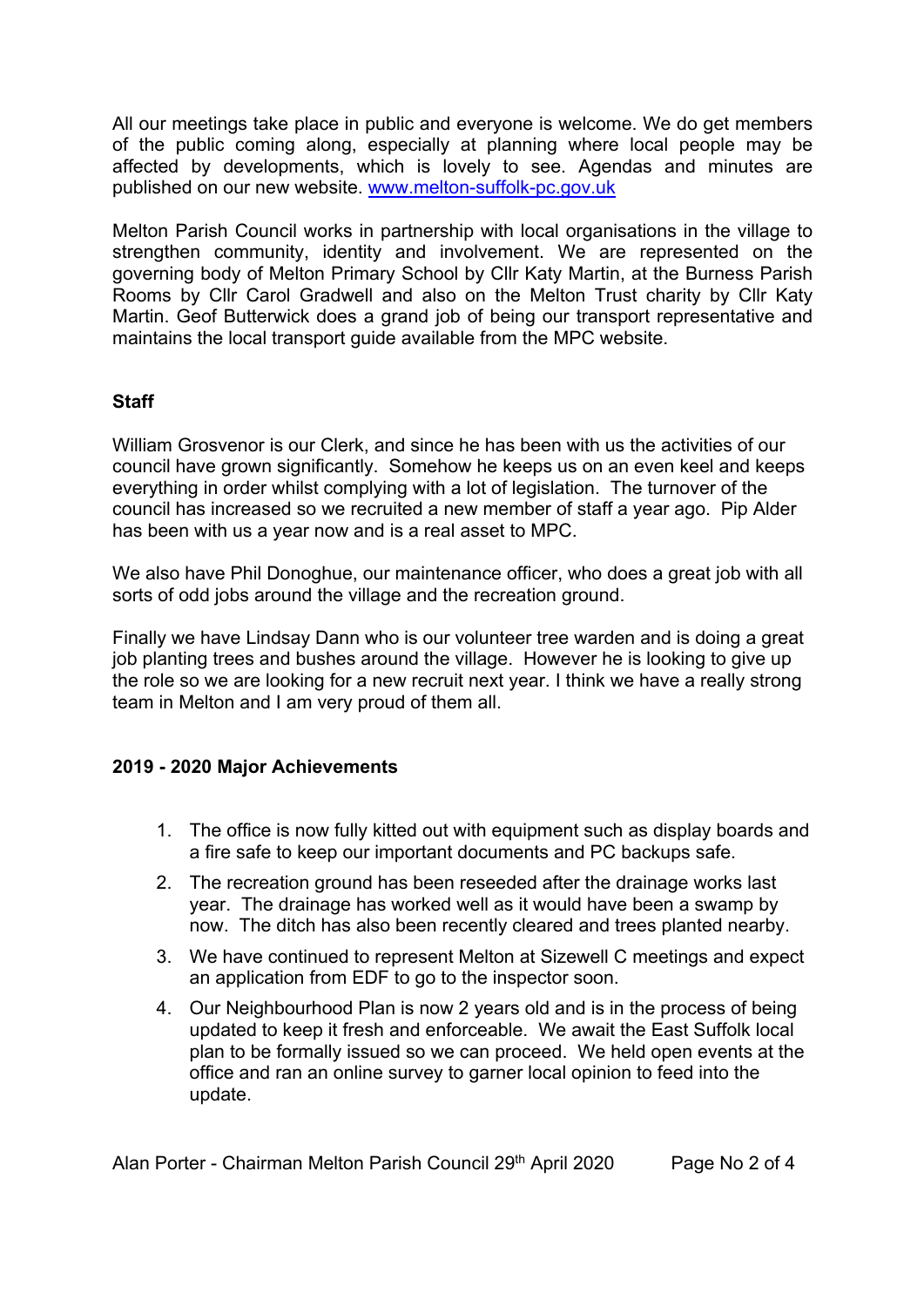- 5. We were the main driving force behind the fete in 2019. It was a cracking day and the proceeds were divided amongst St Andrew's Church, Melton Primary School and the Burness Rooms as usual.
- 6. We have highlighted sites for the speed indicator device to be mounted and we have selected a device to buy. We are awaiting SCC Highways to fit the stalks so we can move this project ahead.
- 7. The zip wire and nest swing opened in time for the summer school holidays in 2019 and are very popular.
- 8. We also installed two new bench seats inside the play area and two picnic benches just outside.
- 9. The long awaited traffic calming measures in Station Road were installed. They were a bit of a compromise as First Bus did not want big bumps. So after meeting their requirements they had the cheek to cut the bus service. Many people who live there don't think the traffic calming measures are working. Where do we go from here?
- 10. The process of divesting the 21 pieces of land from East Suffolk Council to us started and is now underway.
- 11. We took up the job of putting time tables in ALL of the bus stops in Melton
- 12. We have a tenant for the upstairs floor at 17 Riduna and all the legal loose ends have been completed.
- 13. We have been a part of a group of local town and parish councils that have been joining together to put out points of view across to First Bus and believe it or not we have scored a few minor successes. Not east was the restoration of the 71 bus to Orford.
- 14. We represent MPC at the Suffolk Association of Local Councils (SALC) forums.
- 15. We have been much involved with Hopkins Homes about issues surrounding the former bowls club and the St Audrys Social Club grounds. These issues are far from resolved but we are continuing to press for a good outcome.
- 16. I always attend the Remembrance Sunday service at St Andrew's Church in November and I lay a wreath on behalf of MPC. I also do a reading at the carol service in December. When Father Paul Hambling arrived he asked me if I was a regular church goer. Of course I said yes; twice a year!
- 17. Katy Martin and I visited Melton Primary School and gave a talk about the council to the two youngest year groups. They were so well behaved and asked interesting questions. I was very impressed with what a delightful bunch of children they were.